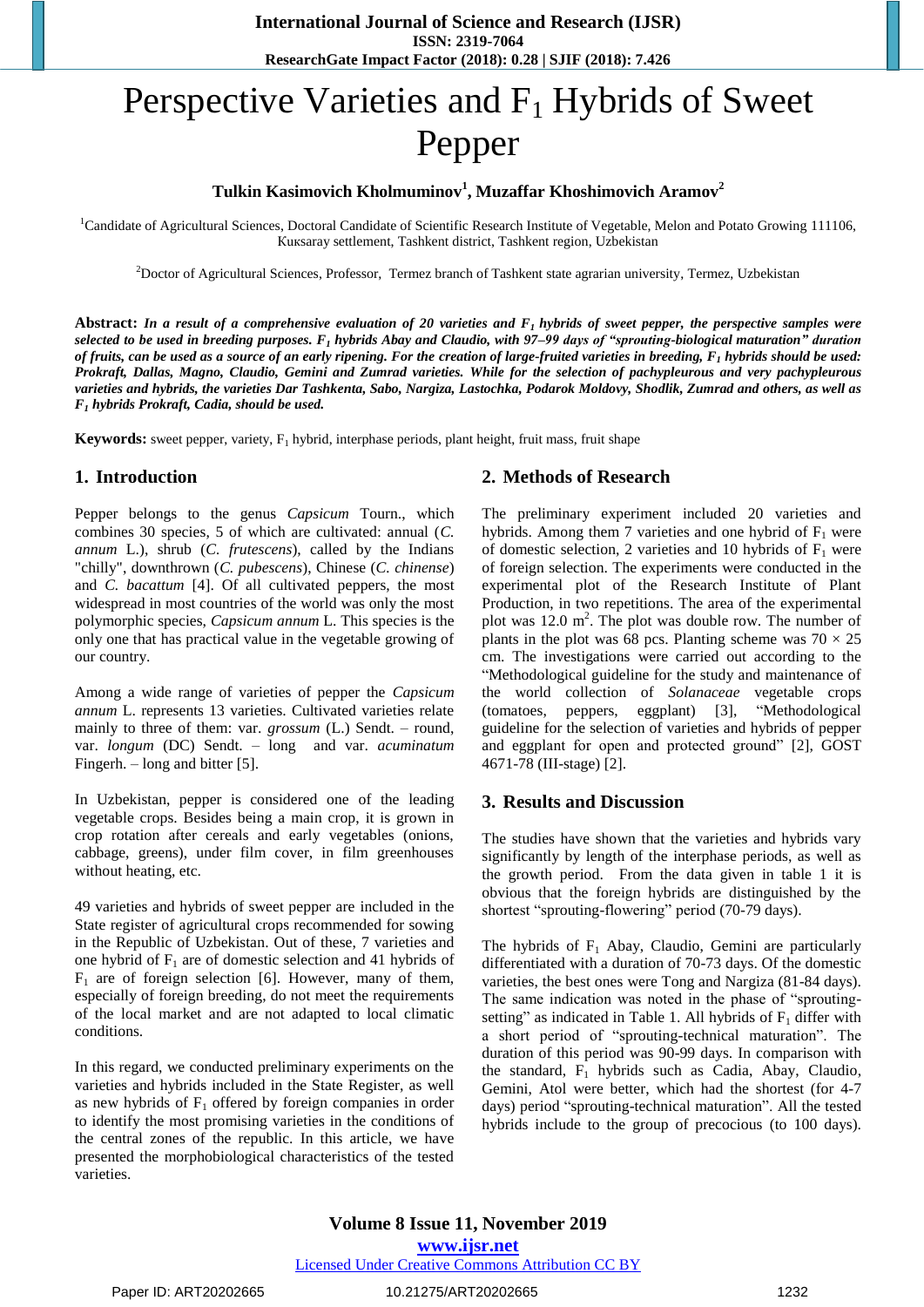#### **International Journal of Science and Research (IJSR) ISSN: 2319-7064 ResearchGate Impact Factor (2018): 0.28 | SJIF (2018): 7.426**

| <b>Table 1:</b> The duration of interphase periods of varieties and |
|---------------------------------------------------------------------|
| hybrids of sweet pepper, in 2018-2019.                              |

|                                         | $n$ of $n$ or $p$ or $p$ , $m$ 2010 2017.<br>From sprouting to, days |     |                  |            |  |
|-----------------------------------------|----------------------------------------------------------------------|-----|------------------|------------|--|
| Varieties and hybrids flowering setting |                                                                      |     | Fruit maturation |            |  |
|                                         |                                                                      |     | technical        | biological |  |
| Dar Tashkenta, st.                      | 87                                                                   | 98  | 118              | 147        |  |
| Zarya Vostoka                           | 85                                                                   | 96  | 115              | 141        |  |
| Zumrad                                  | 103                                                                  | 114 | 135              | 169        |  |
| Sabo                                    | 90                                                                   | 101 | 129              | 153        |  |
| Nargiza                                 | 81                                                                   | 93  | 117              | 144        |  |
| Tong                                    | 84                                                                   | 95  | 121              | 145        |  |
| Lastochka                               | 80                                                                   | 91  | 115              | 139        |  |
| Podarok Moldovy                         | 83                                                                   | 94  | 117              | 143        |  |
| Shodlik                                 | 91                                                                   | 102 | 125              | 150        |  |
| $F_1$ Jaykhun, st.                      | 77                                                                   | 86  | 97               | 105        |  |
| $F_1$ Prokraft                          | 79                                                                   | 88  | 95               | 107        |  |
| $F_1$ Claire                            | 75                                                                   | 84  | 97               | 103        |  |
| $F_1$ Cadia                             | 76                                                                   | 85  | 91               | 100        |  |
| $F_1$ Abay                              | 70                                                                   | 81  | 90               | 97         |  |
| $F_1$ Magno                             | 78                                                                   | 87  | 98               | 107        |  |

| $F_1$ Dallas          | 79 | 88 | 99 | 105 |
|-----------------------|----|----|----|-----|
| $F_1$ Claudio         | 71 | 80 | 90 | 99  |
| F <sub>1</sub> Gemini | 73 | 82 | 90 | 105 |
| $F_1$ Lotta           | 78 | 88 | 97 | 107 |
| $F_1$ Atol            |    | 84 | 93 |     |

This period was longer (115-135 days) in the varieties in comparison with hybrids  $F_1$ . The shortest period of "sprouting-technical maturation" was observed in the varieties Lastochka, Zarya Vostoka, Nargiza – 115 -117 days compared to the standard variety Dar Tashkenta which had 118 days. This period was also longer in the varieties Zumrad, Sabo, Shodlik (125-135 days) and they are considered late-ripening. The studied varieties required from 139 to 169 days, hybrids  $F_1$  - from 97 to 107 days for the period "sprouting - biological maturation". Better varieties with this indication were of Zarya Vostoka, Nargiza, Tong, Lastochka, Podarok Moldovy and hybrids F1: Claire, Cadia, Abay, Claudio and Atol.

|                    | Plant      |                | Fruit   |               |                   |                    |  |
|--------------------|------------|----------------|---------|---------------|-------------------|--------------------|--|
| Variety and hybrid | Height, cm | Number of side | Mass, g | Pericarp      | Form              | color in technical |  |
|                    |            | shoots, pcs    |         | thickness, mm |                   | maturation         |  |
| Dar Tashkenta, st. | 65         | 4              | 75      | $4 - 5$       | cone-shaped       | light green        |  |
| Zarya Vostoka      | 67         | 5              | 70      | $3-4$         | cone-shaped       | lacteous           |  |
| Zumrad             | 61         | 4              | 115     | $6 - 8$       | prismatic         | dark green         |  |
| Sabo               | 59         | 4              | 65      | $4 - 5$       | truncated pyramid | light green        |  |
| Nargiza            | 67         | 5              | 80      | $4 - 5$       | cone-shaped       | light green        |  |
| Tong               | 66         | $\overline{4}$ | 57      | $2 - 3$       | pyramid           | light green        |  |
| Lastochka          | 71         | 6              | 77      | $4 - 5$       | cone-shaped       | light green        |  |
| Podarok Moldovy    | 73         | 6              | 85      | $4 - 5$       | cone-shaped       | light green        |  |
| Shodlik            | 65         | $\overline{4}$ | 70      | $4 - 5$       | cone-shaped       | light green        |  |
| $F_1$ Jaykhun, st. | 85         | 6              | 103     | $3-4$         | cone-shaped       | light green        |  |
| $F_1$ Prokraft     | 91         | 7              | 170     | $5 - 8$       | truncated pyramid | dark green         |  |
| $F_1$ Claire       | 95         | 7              | 115     | $4 - 5$       | truncated pyramid | light green        |  |
| $F_1$ Cadia        | 103        | 9              | 93      | $5-6$         | prismatic         | light green        |  |
| $F_1$ Abay         | 101        | 6              | 100     | $4 - 5$       | prismatic         | dark green         |  |
| $F_1$ Magno        | 127        | 8              | 150     | $4 - 5$       | truncated pyramid | dark green         |  |
| $F_1$ Dallas       | 115        | 8              | 125     | $4 - 5$       | cone-shaped       | dark green         |  |
| $F_1$ Claudio      | 107        | 7              | 175     | $4 - 5$       | cone-shaped       | dark green         |  |
| $F_1$ Gemini       | 95         | 7              | 183     | $4 - 5$       | truncated pyramid | dark green         |  |
| $F_1$ Lotta        | 97         | 6              | 67      | $4 - 5$       | cone-shaped       | light green        |  |
| $F_1$ Atol         | 103        | 6              | 90      | $4 - 5$       | cone-shaped       | light green        |  |

Knowing the morphobiological characteristics of the samples makes it possible find out the most perspective varieties for direct use both in production and in breeding work. Biometric surveys carried out before harvesting technically ripe fruits showed that the tested varieties were fount to be more stunted (from 59 to 73 cm) in comparison with hybrids  $F_1$  (from 85 to 127 cm). The experimental varieties can be divided into two groups by plant height:

- a) Mid-growing (46-65 cm) Dar Tashkenta, Zumrad, Sabo, Shodlik;
- b) Tall growing (66-86 cm) Zarya Vostoka, Nargiza, Tong, Lastochka, Podarok Moldovy.

All tested  $F_1$  hybrids (except for the standard -  $F_1$  Jaykhun) are included in the group of very tall, with a plant height of more than 86 cm. Much taller hybrids  $F_1$  were: Magno (127 cm) and Dallas (115 cm). More number of side shoots was also noted in hybrids F1 from 6 to 9 pcs compared to 4 to 6 pcs in the varieties.

Determining the average fruit mass showed that varieties and hybrids vary in this indicator. The largest fruit mass was observed in the variety Zumrad (115 g), less mass - in the variety Tong (57 g). In other tested varieties, the weight of the fruit ranges from 65 to 85 g. In most hybrids of F1, the fruits were large. Only the hybrids of Cadia, Lotta, Atol are inferior to the standard. The fruits of  $F_1$  hybrids were very large such as Dallas (125), Magno (150), Prokraft (170 g), Claudio (175 cm), Gemini (183 g). The thickness of the pericarp (wall of the fetus) was average only in the varieties of ZaryaVostoka, Tong, and in Jaykhun hybrid (2-4 mm). In most hybrids and varieties, the thickness of the pericarp constituted 4-5 mm, i.e. they turned out to be pachypleurous. Very thick-walled were the hybrids of Prokraft, Cadia and Zumrad, with a pericarp thickness of 5-8 mm. The most important sign is the shape and color of the fetus. According to the shape of the fruit, the tested varieties and hybrids can be grouped as follows: cone-shaped - Dar Tashkenta, Zarya Vostoka, Nargiza, Lastochka, Podarok Moldovy, Shodlik, Ғ<sup>1</sup>

## **Volume 8 Issue 11, November 2019 www.ijsr.net**

Licensed Under Creative Commons Attribution CC BY